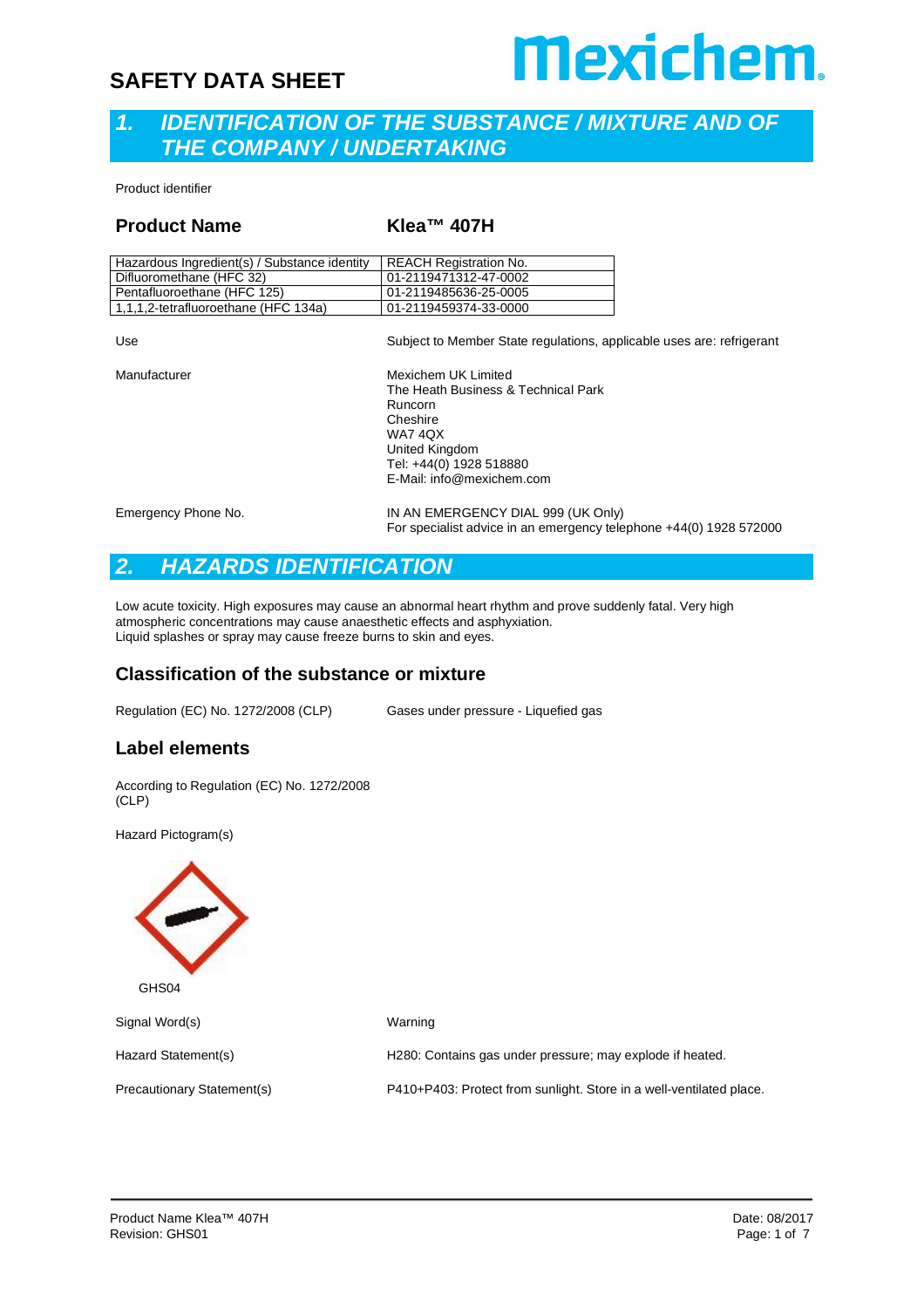

#### *3. COMPOSITION / INFORMATION ON INGREDIENTS*

Alternative names R 407H

#### **HAZARDOUS INGREDIENT(S)**

| Hazardous Ingredient(s)              | %(w/w) | CAS No.     | EC No.    | Hazard symbol(s) and hazard |  |
|--------------------------------------|--------|-------------|-----------|-----------------------------|--|
|                                      |        |             |           | statement(s)                |  |
| Difluoromethane (HFC 32)             | 32.5   | 000075-10-5 | 200-839-4 | GHS02, 04: H220, H280       |  |
| Pentafluoroethane (HFC 125)          | 15     | 000354-33-6 | 206-557-8 | GHS04: H280                 |  |
| 1,1,1,2-tetrafluoroethane (HFC 134a) | 52.5   | 000811-97-2 | 212-377-0 | GHS04; H280                 |  |

#### *4. FIRST AID MEASURES*



The first aid advice given for skin contact, eye contact, and ingestion is applicable following exposures to the liquid or spray. See also section 11.

#### Description of first aid measures

| Inhalation                                                                    | Remove patient from exposure, keep warm and at rest. Administer<br>oxygen if necessary. Apply artificial respiration if breathing has ceased or<br>shows signs of failing. In the event of cardiac arrest apply external<br>cardiac massage. Obtain immediate medical attention. |
|-------------------------------------------------------------------------------|----------------------------------------------------------------------------------------------------------------------------------------------------------------------------------------------------------------------------------------------------------------------------------|
| <b>Skin Contact</b>                                                           | Thaw affected areas with water. Remove contaminated clothing. Caution:<br>clothing may adhere to the skin in the case of freeze burns. After contact<br>with skin, wash immediately with plenty of warm water. If irritation or<br>blistering occur obtain medical attention.    |
| Eye Contact                                                                   | Immediately irrigate with eyewash solution or clean water, holding the<br>eyelids apart, for at least 10 minutes. Obtain immediate medical attention.                                                                                                                            |
| Ingestion                                                                     | Unlikely route of exposure. Do not induce vomiting. Provided the patient<br>is conscious, wash out mouth with water and give 200-300 ml (half a pint)<br>of water to drink. Obtain immediate medical attention.                                                                  |
| <b>Further Medical Treatment</b>                                              | Symptomatic treatment and supportive therapy as indicated. Adrenaline<br>and similar sympathomimetic drugs should be avoided following<br>exposure as cardiac arrhythmia may result with possible subsequent<br>cardiac arrest.                                                  |
| Most important symptoms and effects, both<br>acute and delayed                | High exposures may cause an abnormal heart rhythm and prove<br>suddenly fatal. Very high atmospheric concentrations may cause<br>anaesthetic effects and asphyxiation.                                                                                                           |
| Indication of any immediate medical<br>attention and special treatment needed | Remove patient from exposure, keep warm and at rest. Administer<br>oxygen if necessary. Apply artificial respiration if breathing has ceased or<br>shows signs of failing. In the event of cardiac arrest apply external<br>cardiac massage. Obtain immediate medical attention. |

#### *5. FIREFIGHTING MEASURES*

| General             | This refrigerant is not flammable in air under ambient conditions of<br>temperature and pressure. Certain mixtures of this refrigerant and air<br>when under pressure may be flammable. Mixtures of this refrigerant and<br>air under pressure should be avoided.<br>Certain mixtures of HFCs and chlorine may be flammable or reactive<br>under certain conditions. |
|---------------------|----------------------------------------------------------------------------------------------------------------------------------------------------------------------------------------------------------------------------------------------------------------------------------------------------------------------------------------------------------------------|
| Extinguishing media | As appropriate for surrounding fire.<br>Keep fire exposed containers cool by spraying with water.                                                                                                                                                                                                                                                                    |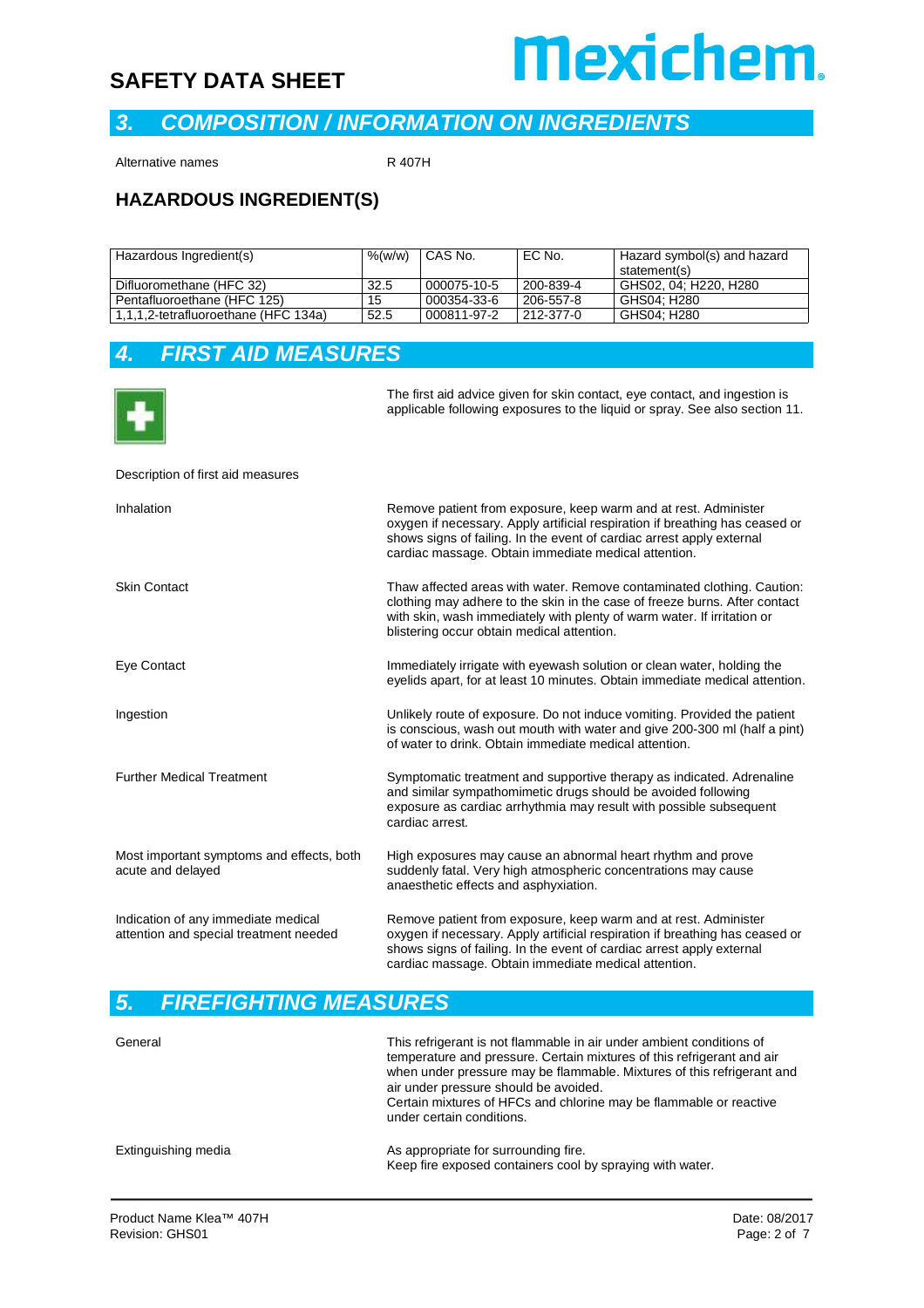### **Mexichem.**

Special hazards arising from the substance or mixture

Thermal decomposition will evolve very toxic and corrosive vapours. ( hydrogen fluoride ) Containers may burst if overheated.

Advice for firefighters **A** self contained breathing apparatus and full protective clothing must be worn in fire conditions. See Also Section 8

#### *6. ACCIDENTAL RELEASE MEASURES*

| Personal precautions, protective equipment<br>and emergency procedures | Ensure suitable personal protection (including respiratory protection)<br>during removal of spillages. See Also Section 8                                                                                                                                                                                                                                                                 |
|------------------------------------------------------------------------|-------------------------------------------------------------------------------------------------------------------------------------------------------------------------------------------------------------------------------------------------------------------------------------------------------------------------------------------------------------------------------------------|
| Environmental precautions                                              | Prevent liquid from entering drains, sewers, basements and workpits<br>since the vapour may create a suffocating atmosphere.                                                                                                                                                                                                                                                              |
| Methods and materials for containment and<br>cleaning up               | Provided it is safe to do so, isolate the source of the leak. Allow small<br>spillages to evaporate provided there is adequate ventilation.<br>Large spillages: Ventilate area. Contain spillages with sand, earth or any<br>suitable adsorbent material. Prevent liquid from entering drains, sewers,<br>basements and workpits since the vapour may create a suffocating<br>atmosphere. |
| Reference to other sections                                            | 8,13                                                                                                                                                                                                                                                                                                                                                                                      |

#### *7. HANDLING AND STORAGE*

| Precautions for safe handling                                   | Avoid inhalation of high concentrations of vapours. Atmospheric levels<br>should be controlled in compliance with the occupational exposure limit.<br>Atmospheric concentrations well below the occupational exposure limit<br>can be achieved by good occupational hygiene practice.<br>The vapour is heavier than air, high concentrations may be produced at<br>low levels where general ventilation is poor, in such cases provide<br>adequate ventilation or wear suitable respiratory protective equipment<br>with positive air supply.<br>Avoid contact with naked flames and hot surfaces as corrosive and very<br>toxic decomposition products can be formed.<br>Avoid contact between the liquid and skin and eyes.<br>For correct refrigerant composition, systems should be charged using the<br>liquid phase and not the vapour phase. |
|-----------------------------------------------------------------|-----------------------------------------------------------------------------------------------------------------------------------------------------------------------------------------------------------------------------------------------------------------------------------------------------------------------------------------------------------------------------------------------------------------------------------------------------------------------------------------------------------------------------------------------------------------------------------------------------------------------------------------------------------------------------------------------------------------------------------------------------------------------------------------------------------------------------------------------------|
|                                                                 | Avoid venting to atmosphere.                                                                                                                                                                                                                                                                                                                                                                                                                                                                                                                                                                                                                                                                                                                                                                                                                        |
|                                                                 | The fluorinated greenhouse gas R 407H may be supplied in returnable<br>containers (drums/cylinders). The container contains fluorinated<br>greenhouse gases covered by the Kyoto Protocol. The fluorinated<br>greenhouse gases in containers may not be vented to the atmosphere.<br>Regulation (EU) No. 517/2014 of the European Parliament and the<br>Council on certain fluorinated greenhouse gases.                                                                                                                                                                                                                                                                                                                                                                                                                                            |
| Process Hazards                                                 | Liquid refrigerant transfers between refrigerant containers and to and<br>from systems can result in static generation. Ensure adequate earthing.<br>Certain mixtures of HFCs and chlorine may be flammable or reactive<br>under certain conditions.<br>Care must be taken to mitigate the risk of developing high pressures in<br>systems caused by a temperature rise when liquid is trapped between<br>closed valves or in cases where containers have been overfilled.                                                                                                                                                                                                                                                                                                                                                                          |
| Conditions for safe storage, including any<br>incompatibilities | Keep in a well ventilated place away from fire risk and avoid sources of<br>heat such as electric or steam radiators.<br>Avoid storing near to the intake of air conditioning units, boiler units and<br>open drains.                                                                                                                                                                                                                                                                                                                                                                                                                                                                                                                                                                                                                               |
| Specific use                                                    | Subject to Member State regulations, applicable uses are: refrigerant                                                                                                                                                                                                                                                                                                                                                                                                                                                                                                                                                                                                                                                                                                                                                                               |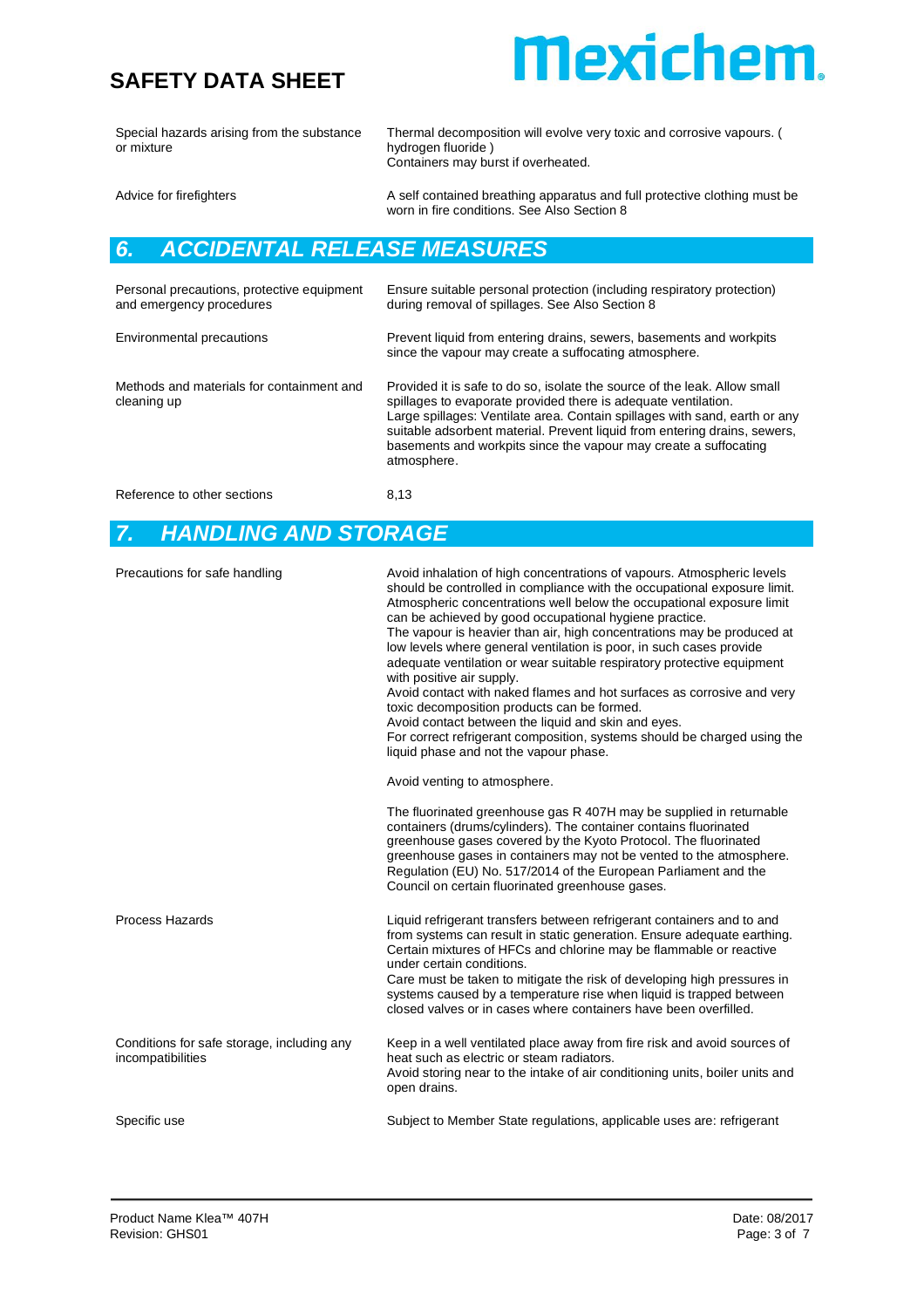

#### *8. EXPOSURE CONTROLS / PERSONAL PROTECTION*

Exposure controls

#### **Occupational Exposure Limits**

| Occupational Exposure Limits   | CAS No.     | LTEL               | LTEL <sub>8</sub>        | <b>STEL</b>    | <b>STEL</b>       | Note       |
|--------------------------------|-------------|--------------------|--------------------------|----------------|-------------------|------------|
|                                |             | (8 <sub>hr</sub> ) | hr                       | (ppm)          | mq/m <sup>3</sup> |            |
|                                |             | <b>TWA</b>         | <b>TWA</b>               |                |                   |            |
|                                |             | ppm)               | ma/m <sup>3</sup>        |                |                   |            |
| Difluoromethane (HFC 32)       | 000075-10-5 | 1000               | $\blacksquare$           | -              |                   | <b>COM</b> |
| Pentafluoroethane (HFC 125)    | 000354-33-6 | 1000               | $\overline{\phantom{a}}$ |                |                   | <b>COM</b> |
| 1,1,1,2-Tetrafluoroethane (HFC | 000811-97-2 | 1000               | 4240                     | $\blacksquare$ |                   | WEL        |
| 134a)                          |             |                    |                          |                |                   |            |

Appropriate engineering controls Provide adequate ventilation. Atmospheric levels should be controlled in compliance with the occupational exposure limit.



Personal protection equipment Wear suitable protective clothing, gloves and eye/face protection.

**Respirators** In cases of insufficient ventilation, where exposure to high concentrations of vapour is possible, suitable respiratory protective equipment with positive air supply should be used.



Eye Protection Wear protective eyewear (goggles, face shield, or safety glasses).



Gloves Wear thermal insulating gloves when handling liquefied gases.

#### *9. PHYSICAL AND CHEMICAL PROPERTIES*

Form liquefied gas<br>
Colour. Coloures Colour.<br>
Colour<br>
Colour<br>
Colour<br>
Colour<br>
Colour<br>
Colour<br>
Colour<br>
Colour<br>
Colour<br>
Colour<br>
Colour<br>
Colour<br>
Colour<br>
Colour<br>
Colour<br>
Colour<br>
Colour<br>
Colour<br>
Colour<br>
Colour<br>
Colour<br>
Colour<br>
Colour<br>
Colour<br>
Colour<br>
Colour<br>
Colou Solubility (Water) insoluble<br>Solubility (Other) insoluble in Soluble in Soluble in Soluble in Soluble in Soluble in Soluble in Soluble in Soluble in Soluble in Soluble in Soluble in Soluble in Soluble in Soluble in Soluble Boiling Point (° C) 51 = 44.6<br>
Vapour Pressure (mm Hg) 5300 at 25 ° C Vapour Pressure (mm Hg) 9300 at 25 ° C<br>Density (a/ml) 9300 at 25 ° C Density (g/ml)

slight ethereal Soluble in: alcohols, chlorinated solvents, esters

#### *10. STABILITY AND REACTIVITY*

| Reactivity                         | See Section: Possibility of hazardous reactions                                                                                                                                                                                                                                                                            |
|------------------------------------|----------------------------------------------------------------------------------------------------------------------------------------------------------------------------------------------------------------------------------------------------------------------------------------------------------------------------|
| Chemical stability                 | Stable under normal conditions.                                                                                                                                                                                                                                                                                            |
| Possibility of hazardous reactions | Certain mixtures of HFCs and chlorine may be flammable or reactive<br>under certain conditions.<br>Incompatible materials: finely divided metals, magnesium and alloys<br>containing more than 2% magnesium. Can react violently if in contact<br>with alkali metals and alkaline earth metals - sodium, potassium, barium |
| Conditions to avoid                | Avoid high temperatures.                                                                                                                                                                                                                                                                                                   |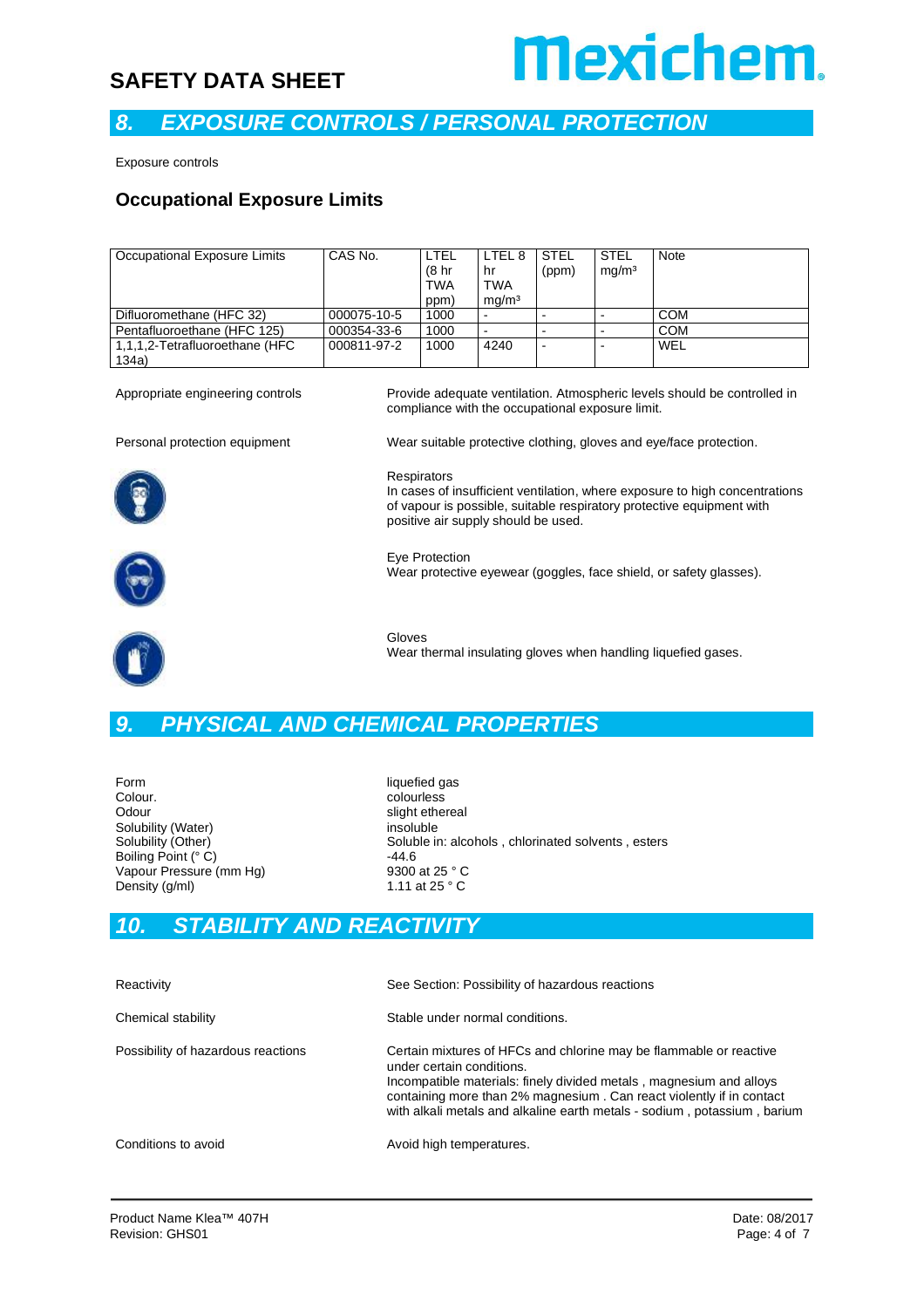

Incompatible materials **finely divided metals , alkali metals (** sodium , potassium ) , alkaline earth metals ( barium , magnesium ) , alloys containing more than 2% magnesium Hazardous decomposition products hydrogen fluoride by thermal decomposition and hydrolysis. *11. TOXICOLOGICAL INFORMATION* Acute toxicity / Ingestion Highly unlikely - but should this occur freeze burns will result. Inhalation / Acute toxicity  $HFC 32$ : LC50 (rat) (4 hrs) > 520000 ppm (1107600 mg/m<sup>3</sup>) HFC 125 : LC50 (rat) (4 hrs) > 800000 ppm (3928000 mg/m³ ) HFC 134a : LC50 (rat) (4 hrs) > 500000 ppm (2080000 mg/m³ ) High exposures may cause an abnormal heart rhythm and prove suddenly fatal. Very high atmospheric concentrations may cause anaesthetic effects and asphyxiation. Acute toxicity / Skin Contact Unlikely to be hazardous by skin absorption. Skin corrosion/irritation **Liquid splashes or spray may cause freeze burns.** Serious eye damage/irritation Liquid splashes or spray may cause freeze burns. Respiratory irritation Non-irritant Sensitisation **It is not a skin sensitiser.** Repeated dose toxicity HFC 32 : An inhalation study in animals has shown that repeated exposures produce no significant effects (49500ppm in rats). HFC 125 : An inhalation study in animals has shown that repeated exposures produce no significant effects (50000ppm in rats). HFC 134a : An inhalation study in animals has shown that repeated exposures produce no significant effects (50000ppm in rats). Mutagenicity Mutagenicity Mutagenic effects. Carcinogenicity **It is unlikely to present a carcinogenic hazard to man.** HFC 134a : A lifetime inhalation study in rats has shown that exposure to 50000ppm resulted in benign tumours of the testis. The increased tumour incidence was observed only after prolonged exposure to high levels, and is considered not to be of relevance to humans occupationally exposed to HFC 134a at or below the occupational exposure limit. Reproductive toxicity **HFC 32** , HFC 125 , HFC 134a : Studies in animals have shown that repeated exposures produce no teratogenic effects. Specific target organ toxicity — single exposure Not classified Specific target organ toxicity — repeated exposure Not classified Aspiration hazard Not applicable

#### *12. ECOLOGICAL INFORMATION*

| Toxicity                                   | The product is predicted to have low toxicity to aquatic organisms.                                             |
|--------------------------------------------|-----------------------------------------------------------------------------------------------------------------|
| <b>Environmental Fate and Distribution</b> | High tonnage material produced in wholly contained systems. High<br>tonnage material used in open systems. Gas. |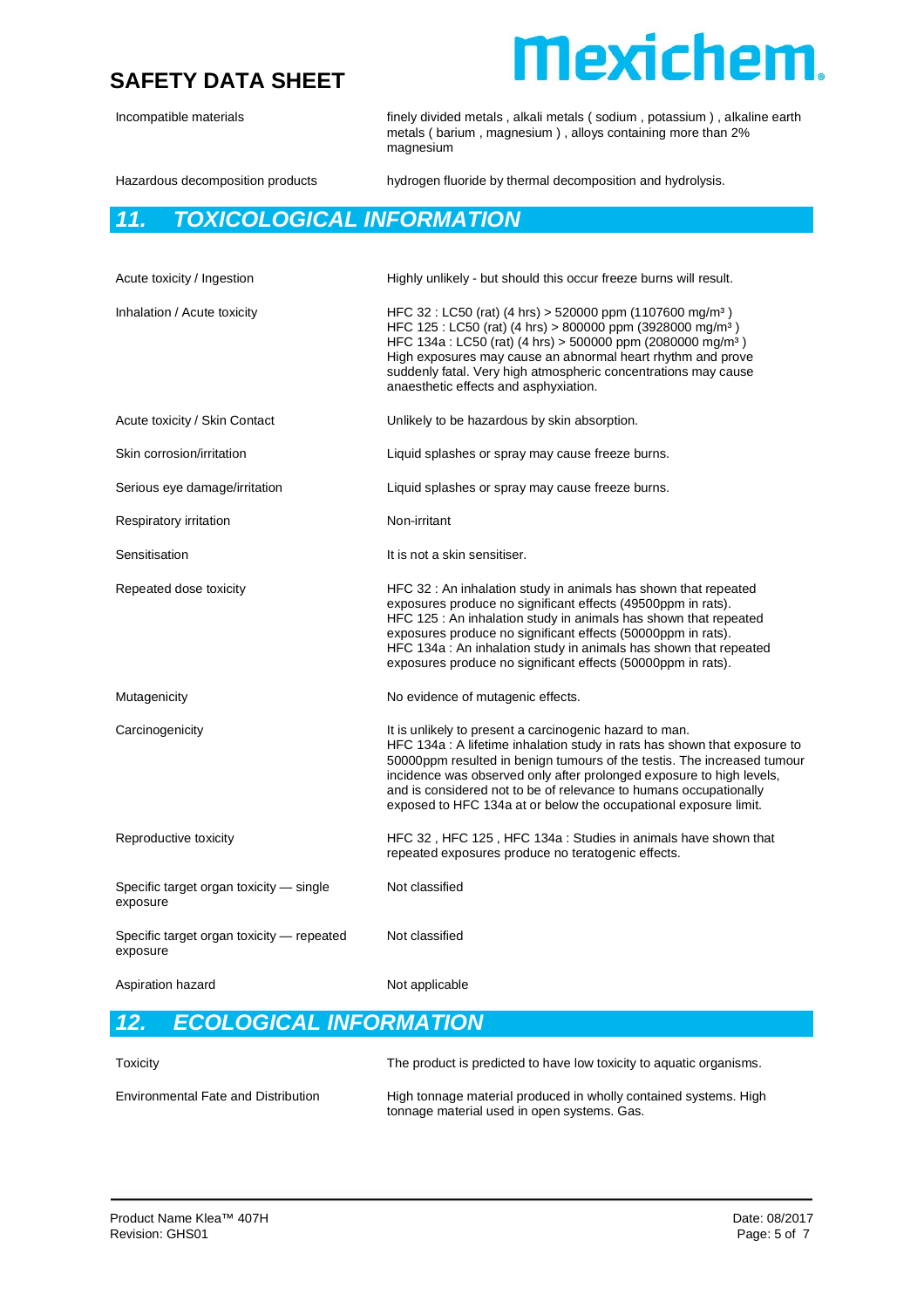

| Persistence and Degradation         | HFC 32 : Decomposed comparatively rapidly in the lower atmosphere<br>(troposphere). Atmospheric lifetime is 4.9 years.                                                                                                                                                                                                                                                                                                                                                                                                                                                      |
|-------------------------------------|-----------------------------------------------------------------------------------------------------------------------------------------------------------------------------------------------------------------------------------------------------------------------------------------------------------------------------------------------------------------------------------------------------------------------------------------------------------------------------------------------------------------------------------------------------------------------------|
|                                     | HFC 125 : Decomposed slowly in the lower atmosphere (troposphere).<br>Atmospheric lifetime is 29 years.                                                                                                                                                                                                                                                                                                                                                                                                                                                                     |
|                                     | HFC 134a : Decomposed comparatively rapidly in the lower atmosphere<br>(troposphere). Atmospheric lifetime is 14 years.                                                                                                                                                                                                                                                                                                                                                                                                                                                     |
|                                     | R 407H: Does not influence photochemical smog (i.e. is not a VOC under<br>the terms of the UNECE agreement). Does not deplete ozone.<br>Has a Global Warming Potential (GWP) of 1495 (relative to a value of 1<br>for carbon dioxide at 100 years) according to Annex I of Regulation (EU)<br>No. 517/2014 on certain fluorinated greenhouse gases. Values in Annex I<br>are taken from the fourth assessment report (AR4) of the<br>Intergovernmental Panel on Climate Change.<br>United Nations Framework Convention on Climate Change (UNFCCC)<br>reporting GWP is 1313. |
| Bioaccumulative potential           | The product has no potential for bioaccumulation.                                                                                                                                                                                                                                                                                                                                                                                                                                                                                                                           |
| Mobility in soil                    | Not applicable.                                                                                                                                                                                                                                                                                                                                                                                                                                                                                                                                                             |
| Results of PBT and vPvB assessment  | Not classified as PBT or vPvB.                                                                                                                                                                                                                                                                                                                                                                                                                                                                                                                                              |
| Other adverse effects               | None known                                                                                                                                                                                                                                                                                                                                                                                                                                                                                                                                                                  |
| <b>Effect on Effluent Treatment</b> | Discharges of the product will enter the atmosphere and will not result in<br>long term aqueous contamination.                                                                                                                                                                                                                                                                                                                                                                                                                                                              |

#### *13. DISPOSAL CONSIDERATIONS*

| Waste treatment methods | Best to recover and recycle. If this is not possible, destruction is to be in<br>an approved facility which is equipped to absorb and neutralise acid<br>gases and other toxic processing products. |
|-------------------------|-----------------------------------------------------------------------------------------------------------------------------------------------------------------------------------------------------|
| Regulatory Information  | Disposal should be in accordance with local, state or national legislation.                                                                                                                         |

#### *14. TRANSPORT INFORMATION*

Hazard label(s)



Road/Rail UN No. 3163 ADR/RID Class<br>ADR/RID Proper Shipping Name

SEA IMDG Class 2.2

AIR ICAO/IATA Class 2.2

LIQUEFIED GAS, N.O.S. (1,1,1,2-TETRAFLUOROETHANE, DIFLUOROMETHANE, PENTAFLUOROETHANE)

Not classified as a Marine Pollutant